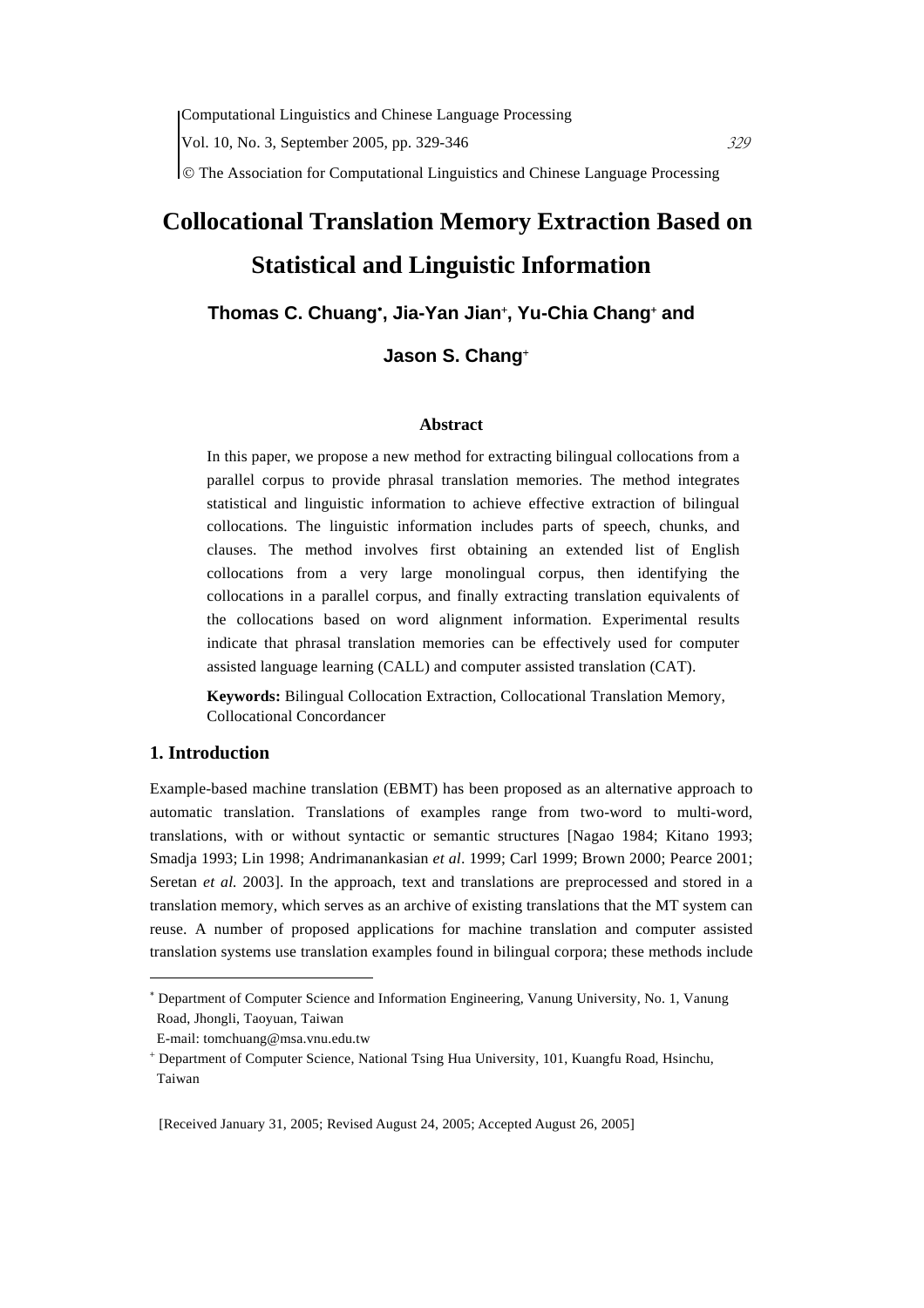[Transit 2005], [Deja–Vu 2005], [TransSearch 2005], and [TOTALrecall 2005].

Statistical methods have been proposed for automatic acquisition of bilingual collocations [Smadja *et al.* 1996; Gao *et al*. 2002; Wu and Zhou 2003] from parallel bilingual corpora [Kupiec 1993; Smadja *et al.* 1996; Echizen-ya *et al*. 2003] or from two comparable monolingual corpora [Lu and Zhou 2004]. These bilingual collocations, if acquired in quantity, can enable a machine translation system to produce more native-speaker like translations. However, parallel corpora of substantial size are harder than monolingual corpora to come by. Therefore, in small- to mid-size parallel texts, collocations may not have high enough counts for a statistical method to reliably extract them.

Consider the example of extracting verb-noun collocations for the noun "influence" from 50,000 bilingual sentences (SMEC-50000) in the Sinorama Mandarin-English Corpus  $(SMEC)<sup>1</sup>$ . Some useful bilingual collocations in SMEC have very low occurrence counts. For instance, the bilingual collocation "use influence; 發揮 影響力" appears only once in SM-50000 (see Example 1). Such collocations may not be extracted by the methods proposed in the literature.

(1) These circumstances make it unlikely that APEC will be able to avoid reform. In Lai's analysis, the implosion of the Asian economies last year demonstrates their interconnectedness. Therefore, in order to place its own existence on a more secure foundation, Taiwan should carefully observe changes in APEC and **use** its **influence** to make the organization into a vehicle driving regional consolidation.

他分析,亞洲國家近年來經濟危機持續不去,證明瞭彼此的連動性,因 此台灣應該注意觀察APEC的轉變,發揮意見的影響力,以使APEC能 夠成為區域整合的火車頭,為我國創造更大的生存利基。

A good way of extracting such bilingual collocation might be to first extract "use influence" as a collocation in a large, separate, monolingual corpus, and then identify its instances and translations in the given parallel corpus (e.g., the Sinorama Mandarin-English Corpus). At present, it is not difficult to obtain a much larger monolingual corpus (e.g., the British National Corpus) that contains enough instances of "use influence" such that extraction of such a collocation type is mostly effective. Example (2) shows one of the 60 instances of

 $\overline{a}$ 

 $1$  The Sinorama Mandarin-English Corpus was originally a database of some 6,000 bilingual articles appearing in Sinorama Magazine dated 1976 to 2001 (Copyright ©2001 Sinorama Magazine & Wordpedia.com Co.) The database is a parallel text corpus, now available from The Association for Computational Linguistics and Chinese Language Processing.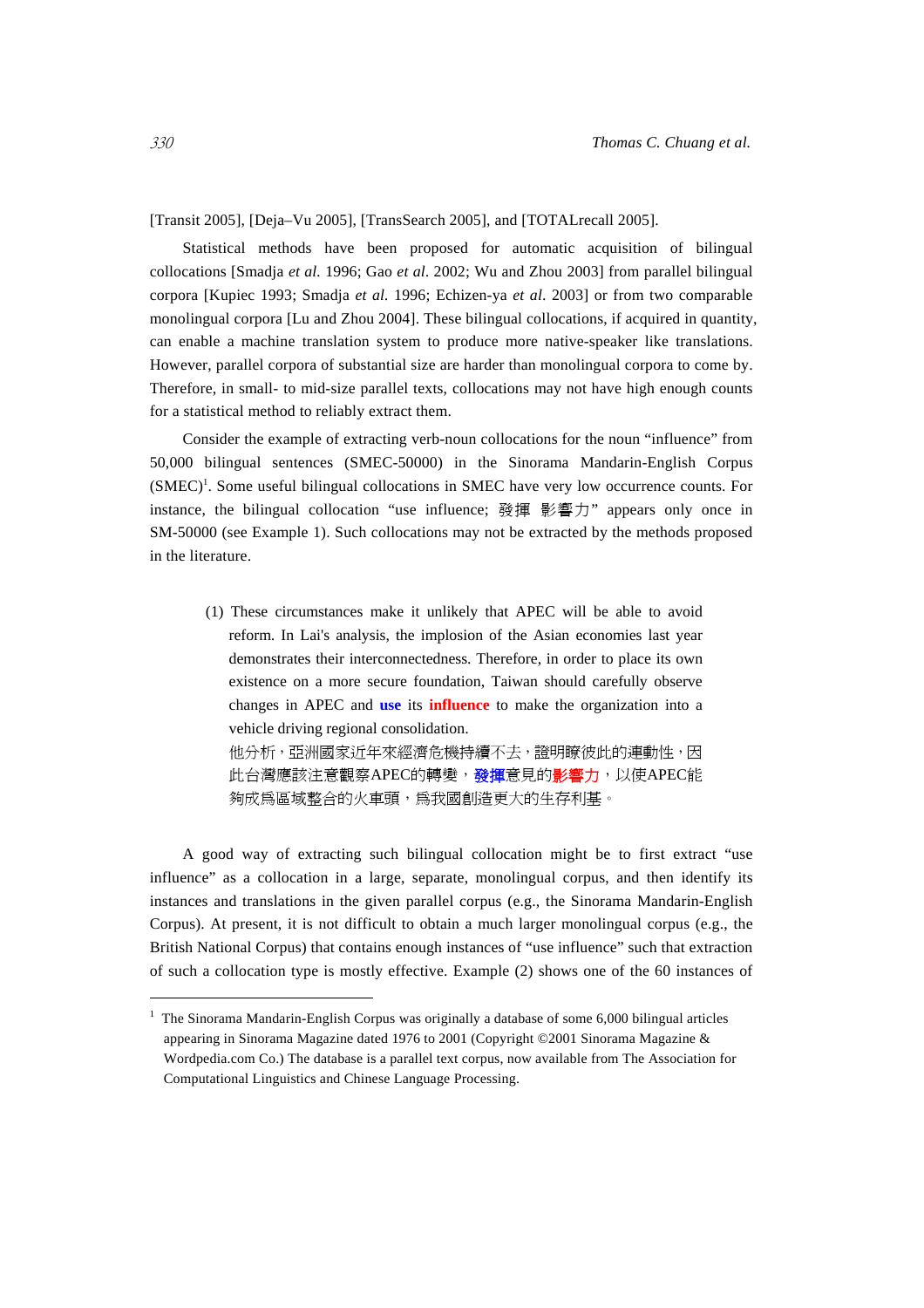"use influence" in BNC. Such a relatively high count makes it very easy to identify "use influence" as a collocation by using any the method proposed in the literature.

(2) I don't know who it and apparently he asked him that, are, are any of your men gonna be there and if there are he said, I'm, I'm gonna pull out and **use** all my **influence** to stop the march and the IRA police said no there would not be any gunmen there so I thought yeah, fucking right, oh yeah that's easy to say, and then if like the reporter said and, and you believe him and you have the feeble excuse towards a small community he said, you know what 's going on.

We will present a new method that automatically performs shallow parsing on an English corpus to identify all the statistically significant collocation types and their instances in the monolingual corpus and the English part of the given bilingual corpus. After that, the translation of each collocate of each collocation is identified based using primarily the word alignment technique. We will also present a computer assisted translation system, *Tango,* which accepts user queries of words, parts of speech, and types of collocation, and displays citations with bilingual collocations highlighted. An example of a Tango search for bilingual collocations for the noun "influence" is shown in Figure 1.

| Verb-Noun Collocation                                                                                                                                                                                                                                                                                                                                                                                                                                                                                                                                                                  | <b>Department of Computer Science</b><br>National Tsing Hua University<br>Natural Language Processing Lab. | Text collection: Sinorama 1990~2000 |                  |  |  |
|----------------------------------------------------------------------------------------------------------------------------------------------------------------------------------------------------------------------------------------------------------------------------------------------------------------------------------------------------------------------------------------------------------------------------------------------------------------------------------------------------------------------------------------------------------------------------------------|------------------------------------------------------------------------------------------------------------|-------------------------------------|------------------|--|--|
| Search word: (E) influence<br>(C<br>collocation types:                                                                                                                                                                                                                                                                                                                                                                                                                                                                                                                                 | VN<br>VNP                                                                                                  | VPN<br>AN                           | sort: I<br>count |  |  |
| 2. exert $\sim$<br>1. have $\sim$                                                                                                                                                                                                                                                                                                                                                                                                                                                                                                                                                      | 3. exercise $\sim$                                                                                         | 4, reduce $\sim$                    | 5, wield $\sim$  |  |  |
| 7. gain $\sim$<br>$6.$ escape ~                                                                                                                                                                                                                                                                                                                                                                                                                                                                                                                                                        | 8. regain ~                                                                                                | 9. use $\sim$                       |                  |  |  |
| 9. use influence (1)<br>These circumstances make it unlikely that apec will be able to avoid reform . In 他分析,亞洲國家近年來經濟危機<br>Lai 's analysis , the implosion of the Asian economies last year demonstrates 持續不去,證明瞭彼此的連動性:<br>their interconnectedness. Therefore, in order to place its own existence on a<br>因此台灣應該注意觀察APEC的轉<br>more secure foundation, Taiwan should carefully observe changes in apec<br>變, <b>發揮</b> 意見的 <b>影響力</b> ,以使<br>APEC能夠成為區域整合的火車<br>and use its influence to make the organization into a vehicle driving regional<br>頭,為我國創造更大的生存利基。<br>consolidation. |                                                                                                            |                                     |                  |  |  |

*Figure 1. An example of a Tango search for bilingual collocations for the noun "influence".*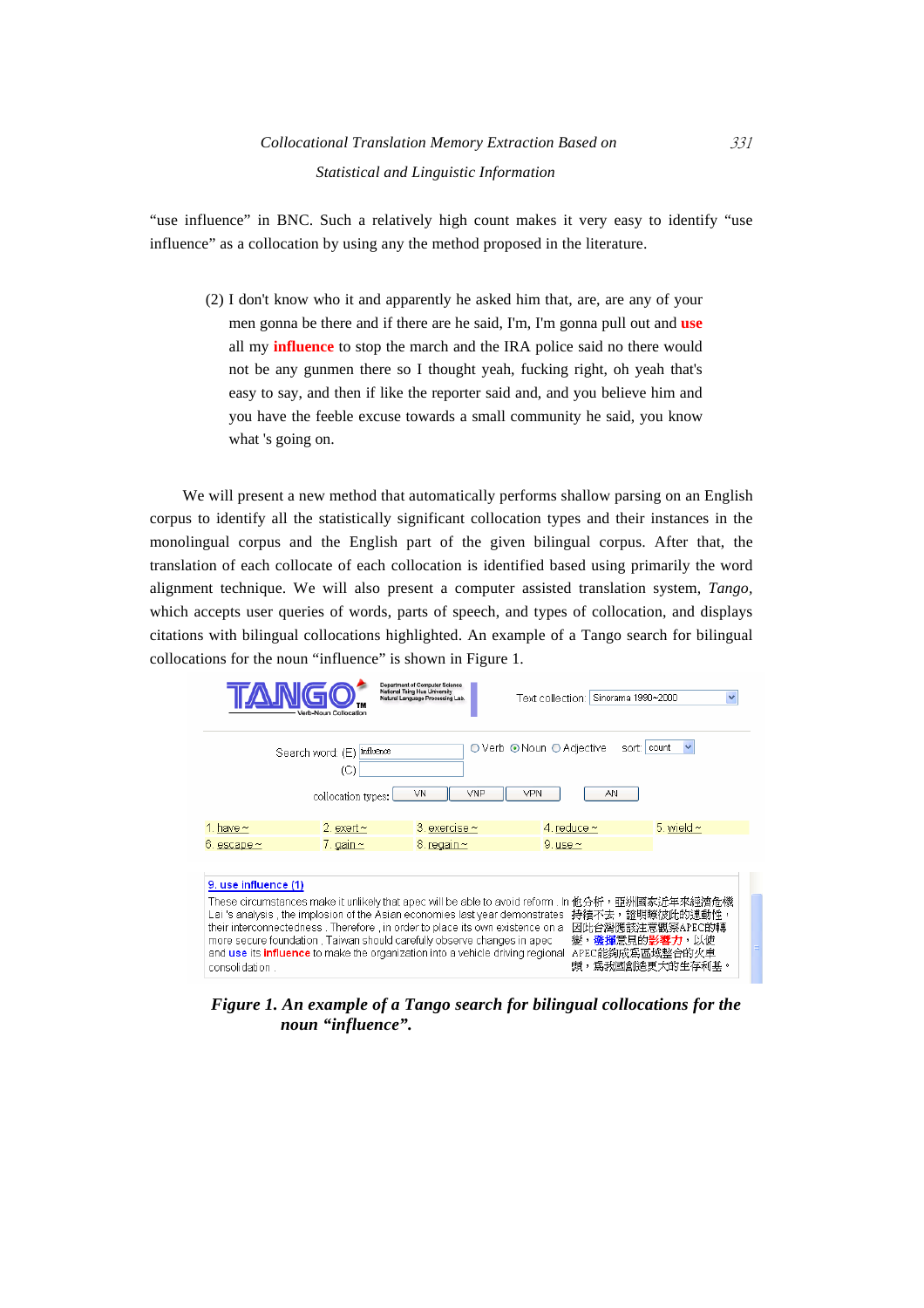The rest of the article is organized as follows. We will review related works in the next section. Then we will present our method for automatically processing sentences in monolingual and parallel corpora, and extracting bilingual collocations (Section 3). As part of our evaluation, we will describe an implementation of the proposed approach using SMEC and BNC (Section 4) and discuss the results of our evaluation carried out to assess the performance of bilingual collocation extraction (Section 5).

#### **2. Extraction of Collocational Translation Memory**

It is difficult to extract bilingual collocations from parallel corpora due to their limited availability and small sizes. Methods proposed in previous works typically extract collocations based solely on co-occurrence counts and statistical association measures in bilingual corpora. Unfortunately, a substantial part of the collocations in a modest-sized parallel corpus might not have high enough frequency counts for statistical extraction methods to be effective. Many bilingual collocations useful for machine translation and computer assisted language learning may appear only once or twice in a small to medium size corpus. To extract bilingual collocations, a promising approach is to acquire collocations in from a very large monolingual corpus and obtain translations from a parallel corpus.

#### **2.1 Problem Statement**

We will focus here on the first step of building a translation memory for a bilingual collocation tool this involves; extracting a set of bilingual collocations instances from a sentence-aligned parallel corpus. These collocation instances can be used for the purpose of computer assisted translation and language learning. Thus, the collocations, including those that appear only once or twice, should be identified in the part of the parallel corpus that is written in one of the two languages. At the same time, it is crucial that the translations also be identified. Therefore, our goal is to return a reasonable-size set of documents that, at the same time, must contain an answer to the question. For simplicity, we will focus on verb-noun collocations in this paper. We formally state the problem that we are addressing below.

*Problem Statement:* Given a parallel corpus *PC* of *n* pairs of sentences (*SE*i, *SF*i) written in the first language *E* and the second language *F.* Our goal is to identify a set of *k collocations*  and *translations* (*CE*ij, *CF*ij) in (*SE*i, *SF*i)*.* To accomplish this task, we make use of a large corpus *M* with *m* sentences  $ME_i$  of texts written in *E* to help identify  $CE_{ij}$  in  $SE_i$ .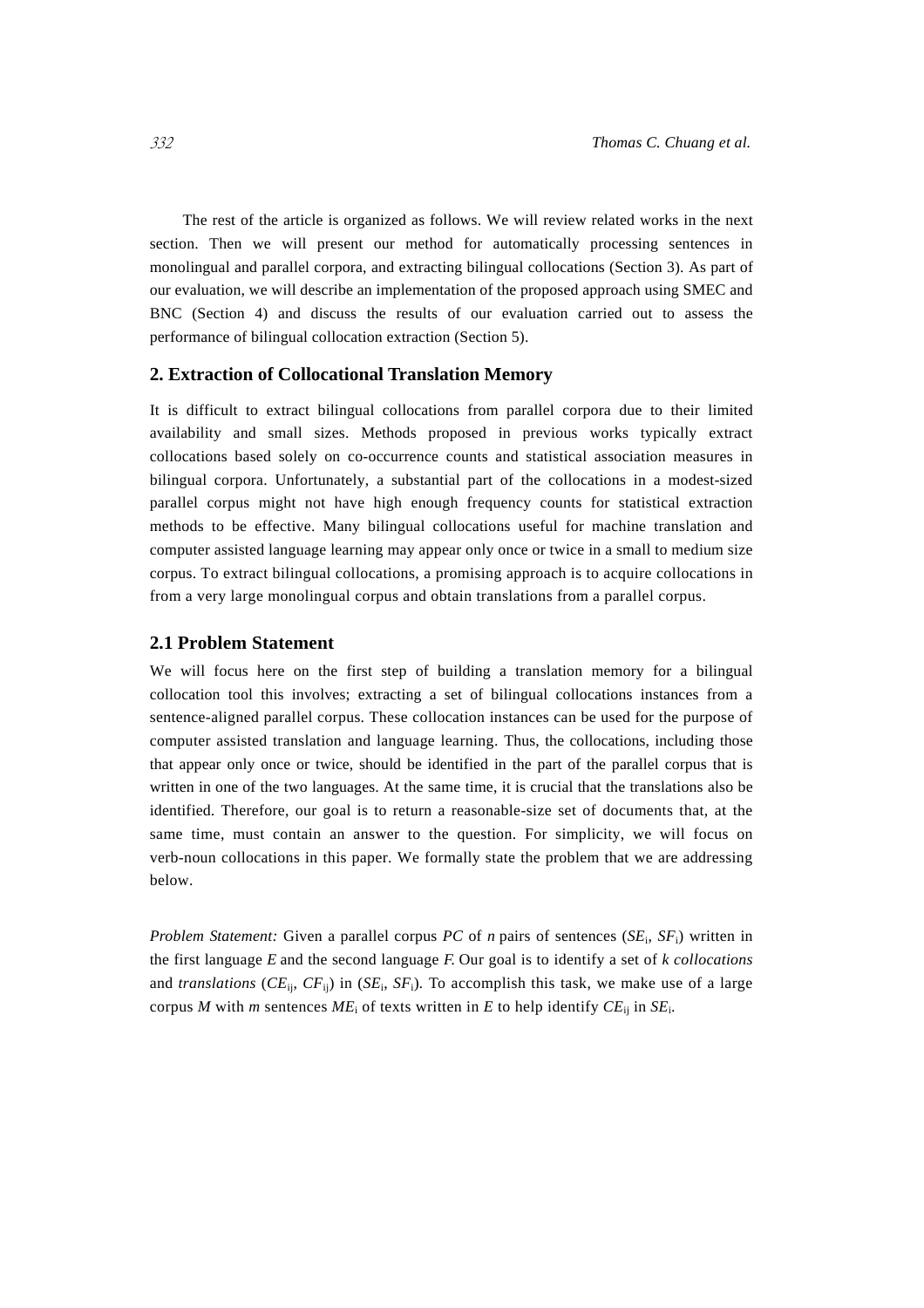# *Collocational Translation Memory Extraction Based on* 333 *Statistical and Linguistic Information*

We attempt to identity collocations in a parallel corpus by leveraging another larger monolingual corpus in which collocations appears with higher occurrence counts. Our method is shown in Figure 2.

| (1) Annotate the English Sentences with parts of speech, chunk, and clause information          |
|-------------------------------------------------------------------------------------------------|
| (Section 2.2)                                                                                   |
| (2) Extract English collocation types in $ME_i$ (Section 2.3)                                   |
| (3) Extract English collocation instances in $CE_{ii}$ in $SE_{i}$ (Section 2.3)                |
| (4) Identify translation equivalents $CF_{ii}$ to collocation $CE_{ii}$ in $SF_i$ (Section 2.4) |
| Figure 2. Outling of the process used to extract bilingual collegations.                        |

*Figure 2. Outline of the process used to extract bilingual collocations* 

## **2.2 Taggers for parts of speech, chunks, and clauses**

Using an annotated corpus with texts written in *E,* we can develop a tagger based on three Hidden Markov Models: one each for parts of speech, chunks (i.e. basis phrases), and clauses. The training corpus consists of sentences with three levels of annotation for each word: parts of speech, chunk, and clause. Figure 3 shows three levels of annotation for Example (3):

| $W_i$        | $t_i$      | $u_i$       | $v_{\rm \,i}$ |
|--------------|------------|-------------|---------------|
| This         | DT         | $B-NP$      | S             |
| is           | <b>VBZ</b> | $B-VP$      | $\mathbf X$   |
| the          | DT         | $B-NP$      | $\mathbf X$   |
| 11th         | JJ         | $I-NP$      | $\mathbf X$   |
| consecutive  | JJ         | $I-NP$      | $\mathbf X$   |
| quarter      | ${\rm NN}$ | $I-NP$      | $\mathbf X$   |
| in           | IN         | $B-PP$      | S             |
| which        | <b>WDT</b> | $B-NP$      | $\mathbf X$   |
| the          | DT         | $B-NP$      | S             |
| company      | NN         | $I-NP$      | $\mathbf X$   |
| has          | <b>VBZ</b> | $B-VP$      | $\mathbf X$   |
| paid         | <b>VBN</b> | $I-VP$      | X             |
| shareholders | <b>NNS</b> | $B-NP$      | $\mathbf X$   |
| an           | DT         | $B-NP$      | $\mathbf X$   |
| extra        | JJ         | $I-NP$      | $\mathbf X$   |
| dividend     | ${\rm NN}$ | $I-NP$      | $\mathbf X$   |
| of           | IN         | $B-PP$      | X             |
| five         | CD         | $B-NP$      | $\mathbf X$   |
| cents        | <b>NNS</b> | $I-NP$      | $\mathbf X$   |
| $\bullet$    | $\bullet$  | $\mathbf O$ | $\mathbf X$   |

*Figure 3. Examples of three levels of tagging performed on the sentence "This is the 11th consecutive quarter in which the company has paid shareholders an extra dividend of five cents."*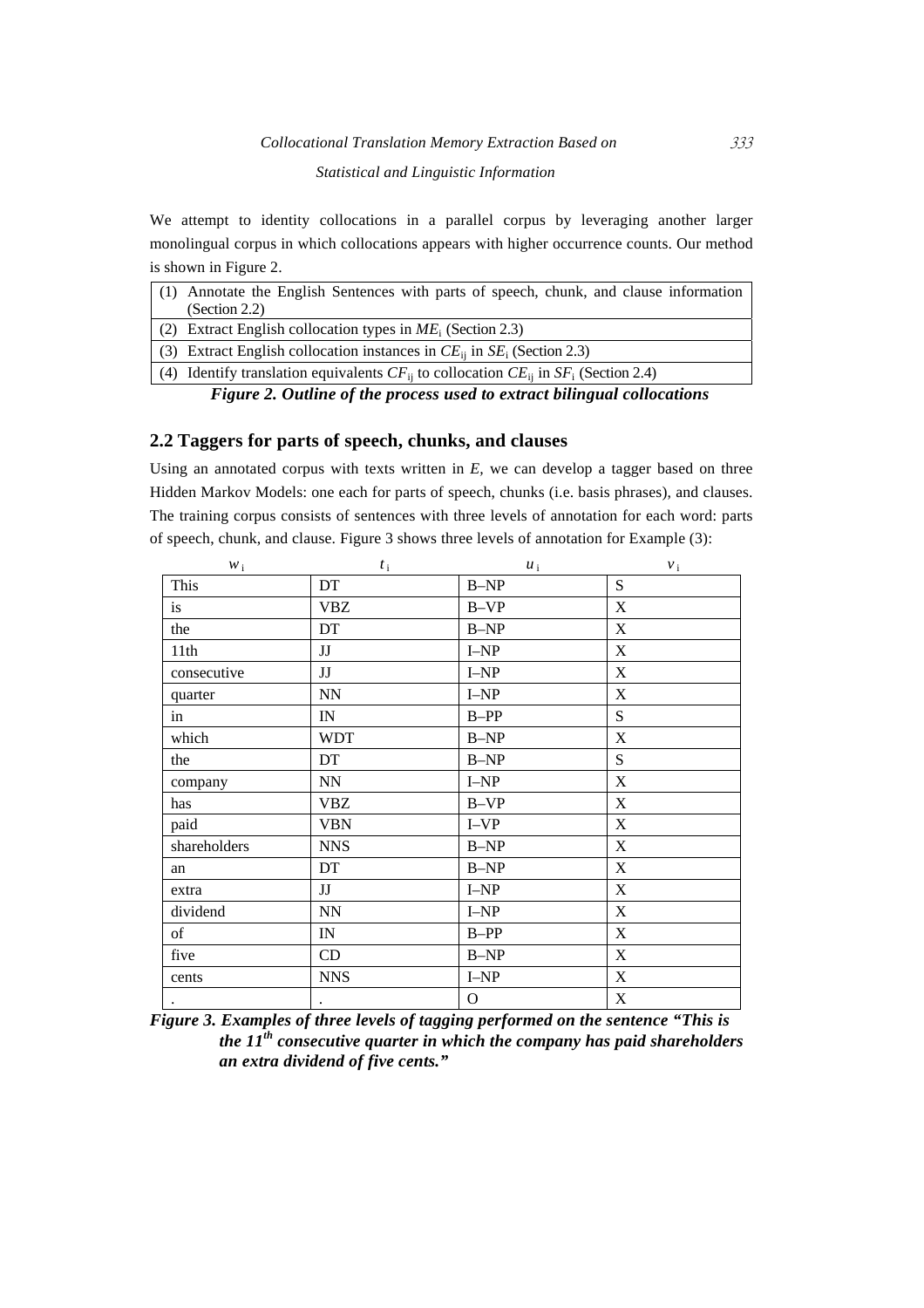(3) This is the  $11<sup>th</sup>$  consecutive quarter in which the company has paid shareholders an extra dividend of five cents.

As shown in Figure 3, each word is tagged with a parts of speech tag (e.g., DT for determiner and VBZ for third person singular verb), a chunk tag indicating the basis phrase type (e.g., noun phrase, NP, verb phrase VP, etc.) Plus the position of the word  $(e.g., "B"$  for words beginning a chunk and "I" for all other words in the chunk), and a clause tag (e.g., "S" for a clause-beginning word and "X" otherwise). The chunk annotation shown in Figure 3 indicates that "This," "the 11<sup>th</sup> consecutive quarter," "the company," "shareholder," "an extra dividend," and "five cents" are nouns on noun phrases, while "is" and "has paid" are verb phrases. Similarly, the clause annotation results indicate that "This is the  $11<sup>th</sup>$  consecutive quarter" and "in which the company has paid shareholders an extra dividend of five cents" are the only two clauses in the sentence. With a substantial amount of annotated sentences like the above we can develop three taggers for each level of analysis.

For the parts of speech tagger, the HMM operates on a set of states represented by all possible POS tage, goes through a sequence of state  $t_i$  and produces words  $w_i$ ,  $i = 1$  to *n*. An example of transition probability function  $P(u_i | u_{i-1})$  for the chunk tagger is shown in Figure 4. A first order HMM is characterized by the emission probability,  $P(w_i | t_i)$ , and state transition probability,  $P(t_i | t_{i-1})$ . An example of the emission probability function  $P(t_i | u_i)$ for the chunk tagger is shown in Figure 5.



*Figure 4. Example of transition probability function*  $P(u_i | u_{i-1})$  *for the chunk tagger* 

| state  | DT  | NN  | Others |
|--------|-----|-----|--------|
| $B-NP$ | 0.6 | 0.2 | 0.2    |
| $I-NP$ |     |     |        |
| others | .   | .   | .      |

*Figure 5. Example of the emission probability function*  $P(t_i | u_i)$  *for the chunk tagger*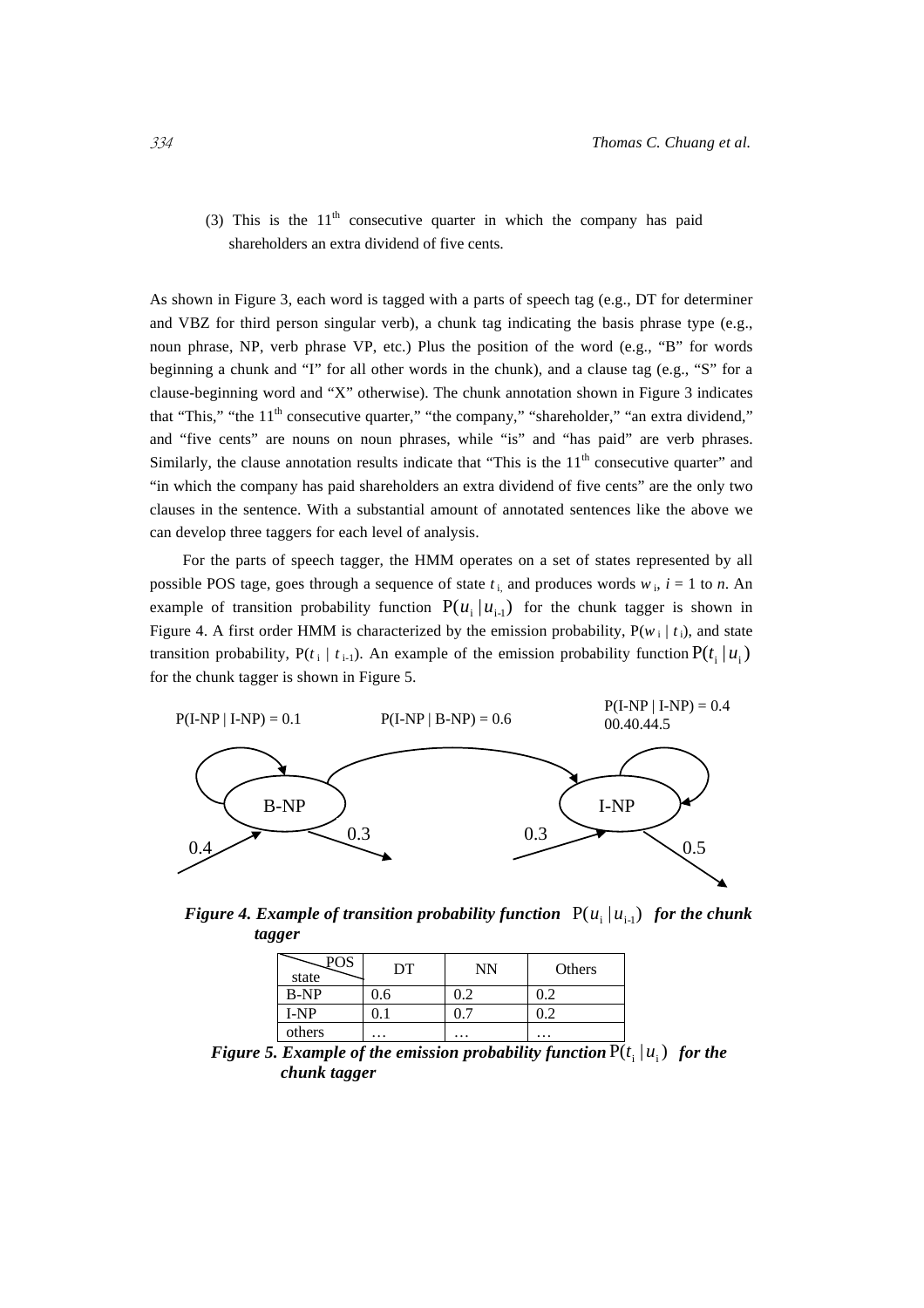Specifically, we have

$$
P(w) = P(w_1 w_2 ... w_n) = P(t_1) P(w_1 | t_1) \prod_{i=2,n} P(t_i | t_{i-1}) P(w_i | t_i)
$$
 (1)

Therefore, we can to derive the parts of speech  $t = (t_1 t_2 ... t_n)$  for the sentence  $w = (w_1 w_2 ...$  $w_n$ ) by calculating ( $t_1 t_2 ... t_n$ ) that maximizes P( $t | w$ ). Thus, we have

$$
(t_1 t_2 ... t_n) = \operatorname{argmax}_{t} P(t | w) = \operatorname{argmax}_{t} P(w | t) P(t) / P(w) = \operatorname{argmax}_{t} P(w | t) P(t)
$$
  
= 
$$
\operatorname{argmax}_{t} P(t_1) P(w_1 | t_1) \prod_{i=2,n} P(t_i | t_{i-1}) P(w_i | t_i) .
$$
 (2)

Similarly, we can derive the chunk tags ( $u_1 u_2 ... u_n$ ) and clause tags ( $v_1 v_2 ... v_n$ ) for the given sentence  $(w_1 w_2 ... w_n)$  using Equations (3) and (4):

$$
(u_1 u_2 ... u_n) = \operatorname{argmax}_{u} P(u_1) P(t_1 | u_1) \prod_{i=2,n} P(u_i | u_{i-1}) P(t_i | u_i) , \qquad (3)
$$

$$
(\nu_1 \nu_2 ... \nu_n) = \text{argmax}_{\nu} P(\nu_1) P(u_1 | \nu_1) \prod_{i=2,n} P(\nu_i | \nu_{i-1}) P(u_i | \nu_i) . \tag{4}
$$

The optimal values of parts of speech tags ( $t_1 t_2 ... t_n$ ), chunk tags ( $u_1 u_2 ... u_n$ ), and clause tags ( $v_1 v_2 ... v_n$ ) can be derived by using a dynamic procedure [Manning and Shutze 1999]. The tagging process is carried out for the *n* source sentences  $SE_i$  in a given parallel corpus *PC* and in the *m* sentences  $ME_i$  in a large corpus *M*. We will describe in Section 3 how the training data provided the results from the common task CoNLL-2000 and CoNLL-2001 shared tasks (CoNLL, 2000) can be used to estimate the probabilistic functions involved, including  $P(t_1)$ ,  $P(t_i | t_{i-1})$ ,  $P(w_i | t_i)$ ,  $P(u_1 | t_{i+1})$ ,  $P(u_i | u_{i-1})$ ,  $P(t_i | u_i)$ ,  $P(v_i)$ ,  $P(v_i | v_{i-1})$  and  $P(u_i | v_i)$ .

#### **2.3 Extraction of Collocation Types in** *M*

With the chunk and clause tags for the sentences in the monolingual corpus *M*, we can proceed to extract a set of verb-noun collocation types from *M*. To that end, we can consider the heads of phrases in three prevalent verb-noun collocation structures in the corpus: VP+NP, VP+PP+NP, and VP+NP+PP. To extract verbs and nouns that appear in a predicate-object relation, we need to have a full parse of the sentences. However, a state-of-the-art parser can not produce a full parse of unrestricted texts with a very high precision rate. Therefore, we simply assume that a noun phrase following a verb phrase is in a predicate-object relationship unless they belong to two different clauses.

For instance, consider the sentence shown in Example (4):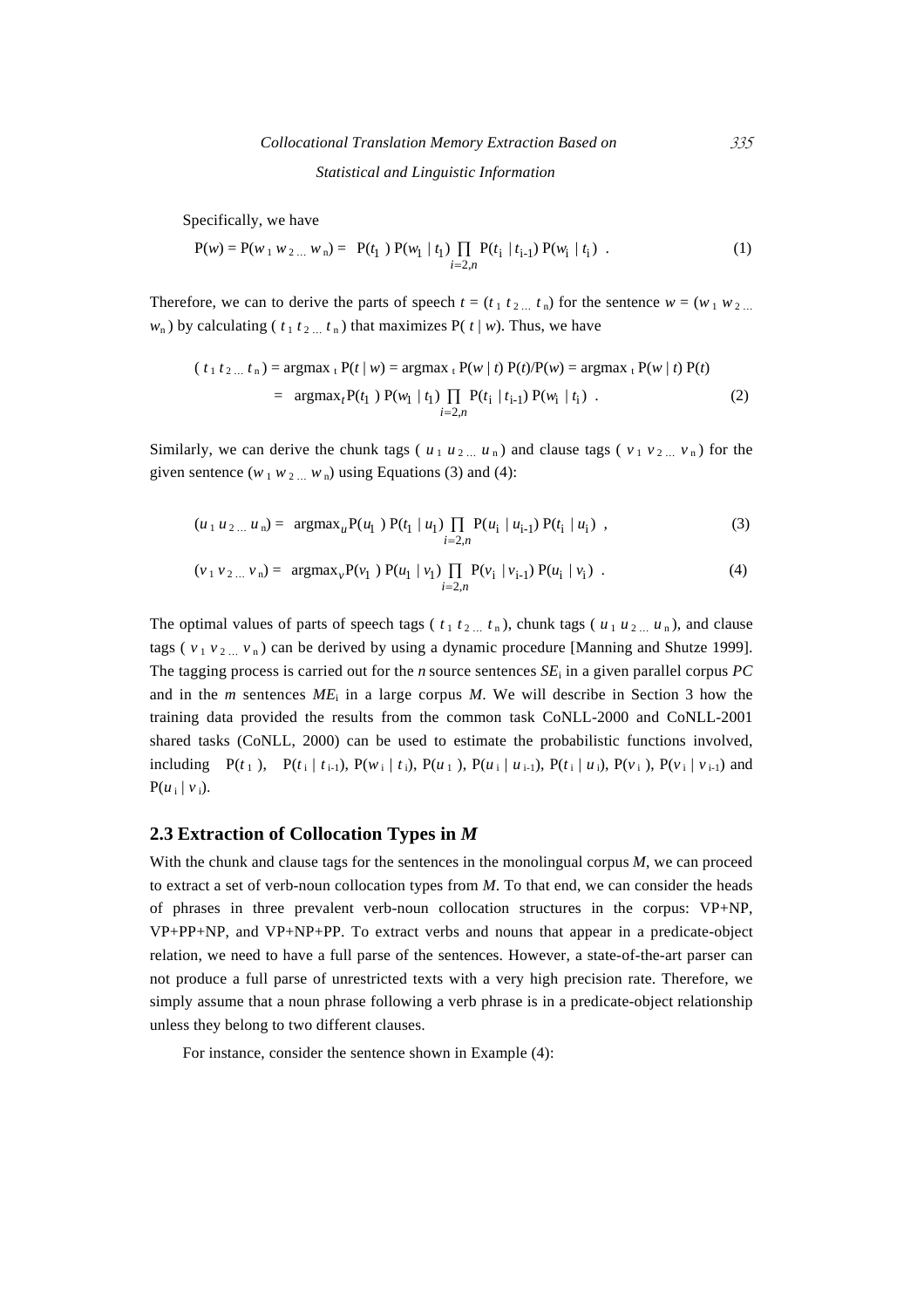(4) Confidence in the pound is widely expected to take another sharp dive if trade figures for September due for release tomorrow fail to show a substantial improvement from July and August's near-record deficits.

The taggers described in Section 2.2 will produce the parts of speech tags, chunk tags, and clause tags shown in Examples (5)-(7):

(5) Confidence/NN in/IN the/DT pound/NN is/VBZ widely/RB expected/VBN to/TO take/VB another/DT sharp/JJ dive/NN if/IN trade/NN figures/NNS for/IN September/NNP ,/, due/JJ for/IN release/NN tomorrow/NN ,/, fail/VB to/TO show/VB a/DT substantial/JJ improvement/NN from/IN July/NNP and/CC August/NNP 's/POS near-record/JJ deficits/NNS ./.

(6) Confidence /B-NP in/B-PP the/B-NP pound/I-NP is/B-VP widely/I-VP expected/I-VP to/I-VP take/I-VP another/B-NP sharp/I-NP dive/I-NP if/B-SBAR trade/B-NP figures/I-NP for/B-PP September/B-NP due/ADJP for/B-PP release/B-NP tomorrow/I-NP ,/O fail/O to/O show/O a/B-NP substantial substantial/I-NP improvement/I-NP from/B-PP July/B-NP and/O August/B-NP 's/B-NP near-record/I-NP deficits/I-NP ./O

(7) Confidence /S in/X the/X pound/X is/X widely/X expected/X to/S take/X another/X sharp/X dive/X if/S trade/X figures/X for/X September/X due/X for/X release/X tomorrow/X ,/ \* fail/S to/X show/X a/X substantial/X improvement/X from/X July/X and/X August/X 's/X near-record/X deficits/X ./X

The words in the same chunk can be further grouped together (as shown in Figure 6) to make it easy to examine the phrase types of two adjacent chunks and extract the head word of each phrase. For instance, we can extract a VN pair (e.g., "*take*" and "*dive*") from an annotated sentence by taking the last words of two adjacent VP and NP chunks.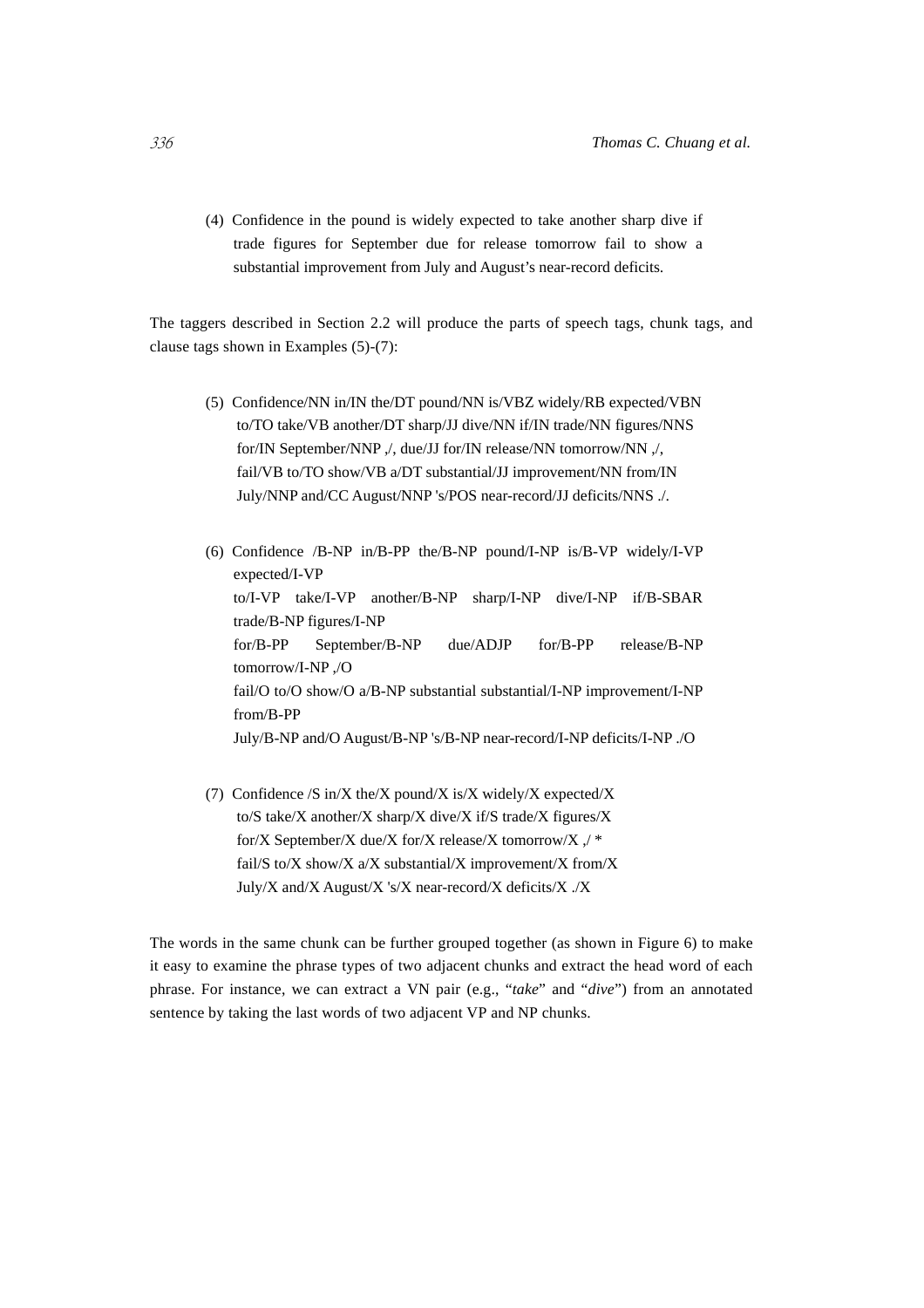| Phrase                     | Type        |
|----------------------------|-------------|
| Confidence                 | <b>NP</b>   |
| In                         | <b>PP</b>   |
| the pound                  | <b>NP</b>   |
| is widely expected to take | <b>VP</b>   |
| another sharp <i>dive</i>  | <b>NP</b>   |
| <b>If</b>                  | <b>SBAR</b> |
| trade figures              | <b>NP</b>   |
| For                        | PP          |
| September                  | <b>NP</b>   |

*Statistical and Linguistic Information* 

*Figure 6. Example of grouping words in a chunk together record by record* 

Care should be taken to avoid extracting verbs and nouns from two clauses in a sentence. For instance, in Example (8), in some cases, considering only chunk information is not sufficient. For example, the VN pair ("think," "people") taken from the two separate clauses "why do you think" and "people cannot see the top of the building on some days" should be excluded from consideration.

(8)Why do you think people cannot see the top of the building on some days?

Some VN pairs extracted at this stage are free combinations, while some recur more frequently than is likely according to chance and should be considered collocations. After obtaining a list of instances of candidate collocations, we proceed to find distinct collocation types and calculate their word counts and phrase counts in order to verify whether each of them is a valid collocation. After that, we calculate the strength of association between each verb-noun pair in the collocations by using Logarithmic Likelihood Ratio (LLR) statistics. Equation (5) is the formula that computes the LLR.

$$
LLR(x; y) = -2\log_2 \frac{p_1^{k_1}(1-p_1)^{n_1-k_1}(1-p_2)^{n_2-k_2}}{p^{k_1}(1-p)^{n_1-k_1}p^{k_2}(1-p)^{n_2-k_2}};
$$
\n(5)

 $k_1$ : count of sentences that contain x and y simultaneously;

 $k_2$ : count of sentences that contain x but do not contain y;

 $n_1$ : count of sentences that contain y;

 $n_2$ : count of sentences that do not contain y;

 $p_1 = k_1 / n_1$ ;  $p_2 = k_2 / n_2$ ;  $p = (k_1+k_2)/(n_1+n_2)$ .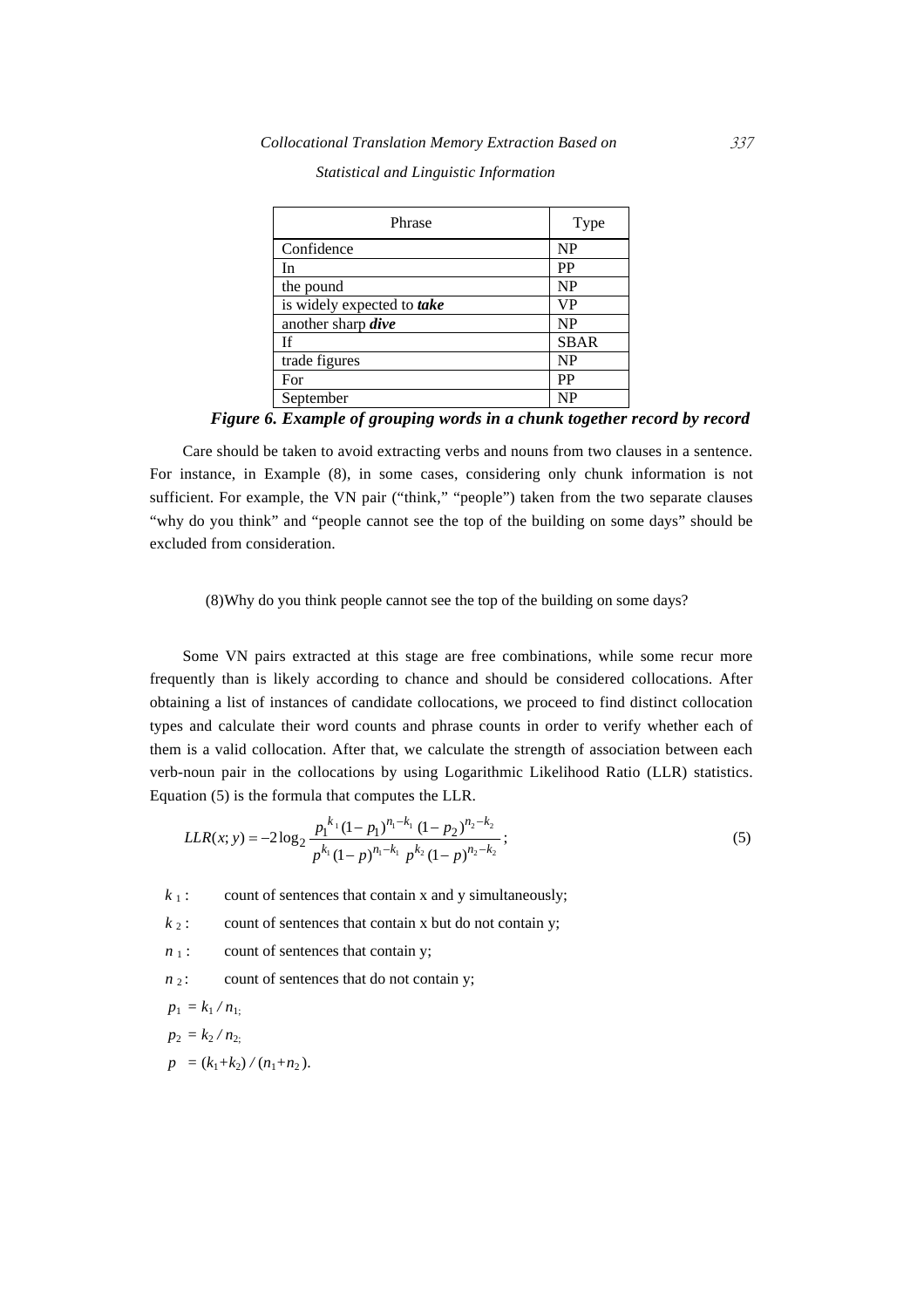We have described a method for handling VN collocations. This method can be easily extended to handle VPN and VNP collocations as well. The idea is quite simple. After identifying a VN collocation type where the verb and noun are separated by a preposition, we go on to consider the preposition that comes between the verb and the noun or that follows the verb and noun. The VPN and VNP collocations are validated again by calculating the LLR between each VN pair and the preposition.

#### **2.4 Extraction of Collocation Instances in** *PC*

We subsequently identify collocation instances in the  $n$  sentence  $SE_i$  of the give parallel corpus *PC*. First, each sentence *SE*i is subjected to the same POS, chunk, and clause analyses as is applied to the corpus *M*. The collocation instances of the forms VN, VPN, and VNP are extracted in a similar way to that described in Section 2.2. There are two cases in which a collocation instance will be considered as a valid collocation:

- 1. if it passes the LLR threshold calculated based on the counts of words and co-occurrences in *PC*;
- 2. if it is in the list of valid collocations found in *M*.

The quantity and quality of collocations in a very large monolingual corpus surely will facilitate collocation identification in a smaller bilingual corpus with better statistical measures.

#### **2.5 Extracting Collocation Translation Equivalents in a Bilingual Corpus**

After instances that are most likely valid collocations are obtained from a bilingual corpus, we go on to work on the second part of the parallel corpus *PC*. We exploit statistical word-alignment techniques [Melamed 1997] and dictionaries to find translation candidates for each of the words in a given collocation. Using Melamed's approach, we can establish a word translation based on corpora to supplement English-Chinese dictionaries, which generally suffer due to insufficient information. We first locate the translation of the noun. Subsequently, we locate the verb nearest to the noun translation to find the translation of the verb. Figure 7 shows some examples.

| English sentence                                            | Chinese sentence |
|-------------------------------------------------------------|------------------|
| If in this time no one shows concern for them, and          | 如果這時沒有人關心他們,引導他們 |
| directs them to correct thinking, and teaches them          | 正確思考,教他們表達、渲洩情緒  |
| how to express and <i>release</i> emotions, this could very | 極易在人格成長上留下一個打不開  |
| easily leave them with a terrible personality complex       | 的死結。             |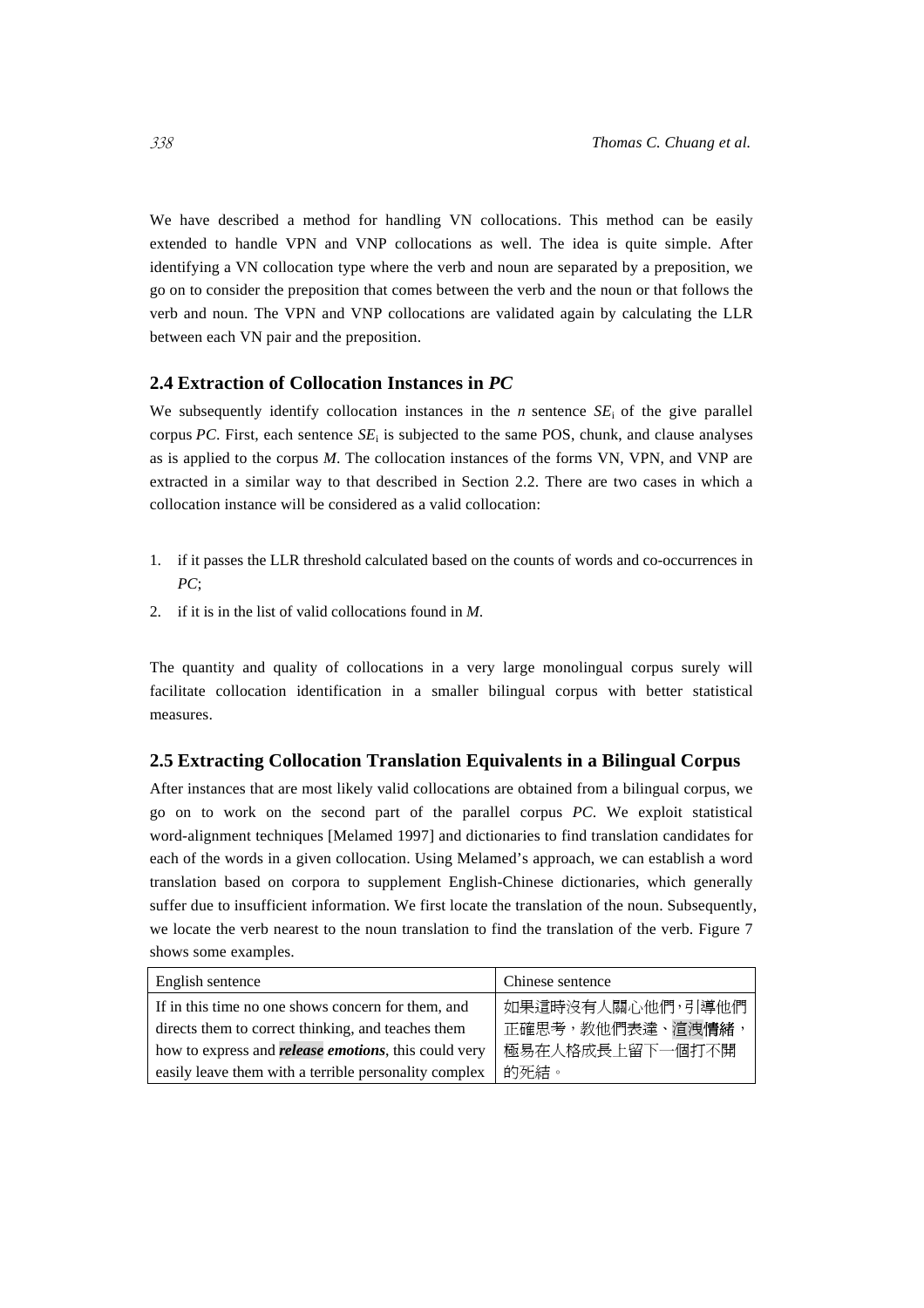#### *Collocational Translation Memory Extraction Based on* 339

*Statistical and Linguistic Information* 

| they can never resolve.                                                                                     |                                |
|-------------------------------------------------------------------------------------------------------------|--------------------------------|
| Occasionally some kungfu movies may appeal to<br>foreign <b>audiences</b> , but these too are exceptions to | 偶爾有一些武打片對某些外國觀眾<br>有吸引力,但也是個案。 |
| the rule.                                                                                                   |                                |

*Figure 7. Examples of identifying translations of nouns (in bold) and verbs (shaded) of VN collocation instances in bilingual sentence pairs* 

#### **3. Implementation and evaluation**

We have implemented a program for extracting bilingual collocations based on the proposed method and experimented with 50,000 bilingual sentences (SMEC-50000) from the Sinorama Mandarin-English Corpus (SMEC). We wanted to assess the performance of the program and verify whether useful bilingual collocations in SMEC with very low occurrence counts (e.g., "use influence; 發揮 影響力") could be extracted. Such collocations are beyond the reach of methods previously proposed in the literature.

We used the Brown corpus to develop a parts-of-speech tagger and the CoNLL-2000 benchmark database to build a chunk tagger and clause tagger. The chunk tagger relied on the transition and output probabilities of chunks. Figures 8 and 9 show examples of these two processes. The average precision rate of the chunk tagger was about 93.7%, based on CoNLL testing data.

| Chunk tag $u_{i+1}$ | adj. count $(u_i u_{i+1})$ | $count(u_i)$ | $P(u_i   u_{i+1})$ |
|---------------------|----------------------------|--------------|--------------------|
| $I-NP$              | 46327.3                    | 67503        | 0.686300           |
| $B-VP$              | 8762.3                     | 67503        | 0.129806           |
| O                   | 5418.3                     | 67503        | 0.080268           |
| $B-PP$              | 3878.3                     | 67503        | 0.057454           |
| B-NP                | 1974.3                     | 67503        | 0.029248           |
| <b>B-ADVP</b>       | 645.3                      | 67503        | 0.009560           |
| $I-VP$              | 9830.3                     | 26125        | 0.345313           |
| B-NP                | 9021.3                     | 26125        | 0.097619           |
| B-PP                | 2550.3                     | 26125        | 0.065811           |
| O                   | 1719.3                     | 26125        | 0.039782           |
| <b>B-ADJP</b>       | 1039.3                     | 26125        | 0.031169           |
| <b>B-ADVP</b>       | 814.3                      | 26125        | 0.025428           |
| <b>B-SBAR</b>       | 664.3                      | 26125        | 0.011265           |
|                     |                            |              |                    |

*Figure 8. Example data of transition probabilities of chunks*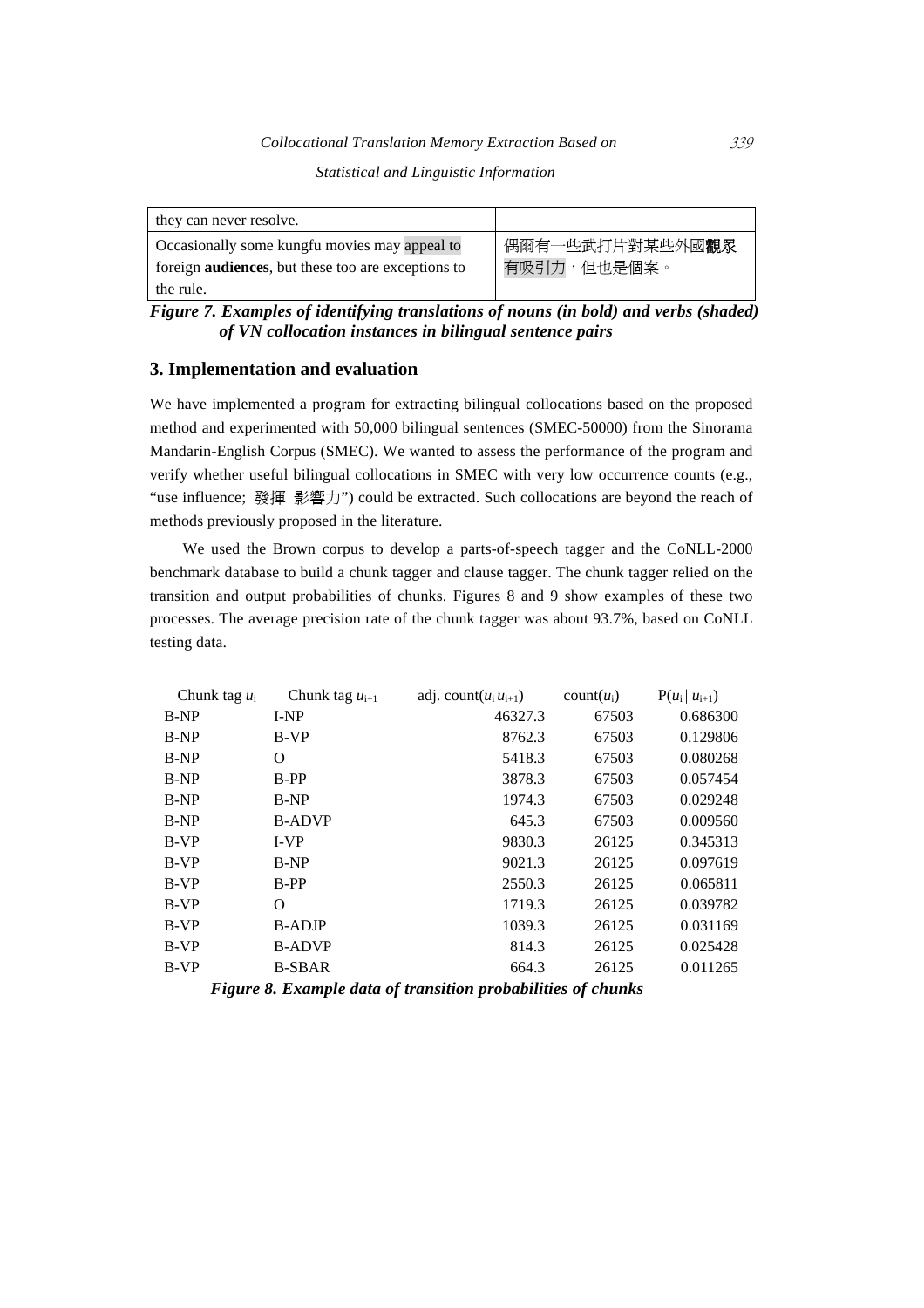| Chunk tag $u_i$ | POS tag $t_i$ | adj. count $(u_i u_{i+1})$ | $count(u_i)$ | $P(t_i   u_i)$ |
|-----------------|---------------|----------------------------|--------------|----------------|
| $B-NP$          | at            | 19307.3                    | 67503        | 0.286021       |
| <b>B-NP</b>     | nn            | 7555.3                     | 67503        | 0.111925       |
| <b>B-NP</b>     | np            | 7541.3                     | 67503        | 0.111718       |
| <b>B-NP</b>     | jj            | 5587.3                     | 67503        | 0.082771       |
| <b>B-NP</b>     | nns           | 4473.3                     | 67503        | 0.066268       |
| <b>B-NP</b>     | cd            | 2836.3                     | 67503        | 0.042017       |
| <b>B-NP</b>     | pp\$          | 2261.3                     | 67503        | 0.033499       |
| <b>B-NP</b>     | pps           | 2080.3                     | 67503        | 0.030818       |
| <b>B-NP</b>     | ppss          | 1620.3                     | 67503        | 0.024003       |
| I-NP            | nn            | 34671.3                    | 77683        | 0.446318       |
| I-NP            | nns           | 13143.3                    | 77683        | 0.169191       |
| I-NP            | jj            | 8247.3                     | 77683        | 0.106166       |
| I-NP            | np            | 7250.3                     | 77683        | 0.093332       |
| I-NP            | cd            | 4727.3                     | 77683        | 0.060854       |
| I-NP            | cc            | 1727.3                     | 77683        | 0.022235       |
| I-NP            | vbg           | 1147.3                     | 77683        | 0.014769       |
| I-NP            | vbn           | 940.3                      | 77683        | 0.012104       |
| I-NP            | ap            | 862.3                      | 77683        | 0.011100       |
|                 |               |                            |              |                |

*Figure 9. Example data of emission probabilities of chunks* 

Using the chunk and clause information, we proceeded to extract a list of collocation types from the monolingual British National Corpus. We mainly used this list to identify collocation instances in SMEC. Finally, we applied the Competitive Linking Algorithm to SMEC to obtain word alignment results. We then applied the results of word alignment to extract the matching translations of the noun and verb collocates. The collocation extraction program produced a much larger set of collocation candidates than could be obtained from BNC. The corpus consists of over 100 million words in about 5 million sentences. After filtering out incomplete sentences, we obtained around 4 million sentences for use in extracting valid English collocations. After implementing our proposed method as described in Sections 2.2 and 2.3, we obtained over half a million collocation types of the forms VN, VPN, and VNP. We were able to identify over 30,000 collocation instances in SMEC. Figures 10 and 11 show some examples in BNC.

| Type | Collocation types in the     | Collocation instances in the |  |
|------|------------------------------|------------------------------|--|
|      | <b>British Nation Corpus</b> | Sinorama Parallel Corpus     |  |
|      | (BNC)                        | (SPC)                        |  |
| VN   | 631,638                      | 26,315                       |  |
| VPN  | 15,394                       | 3,457                        |  |
| VNP  | 14,008                       | 4.406                        |  |
|      |                              |                              |  |

*Figure 10. The results for collocation types extracted from the BNC and SMEC*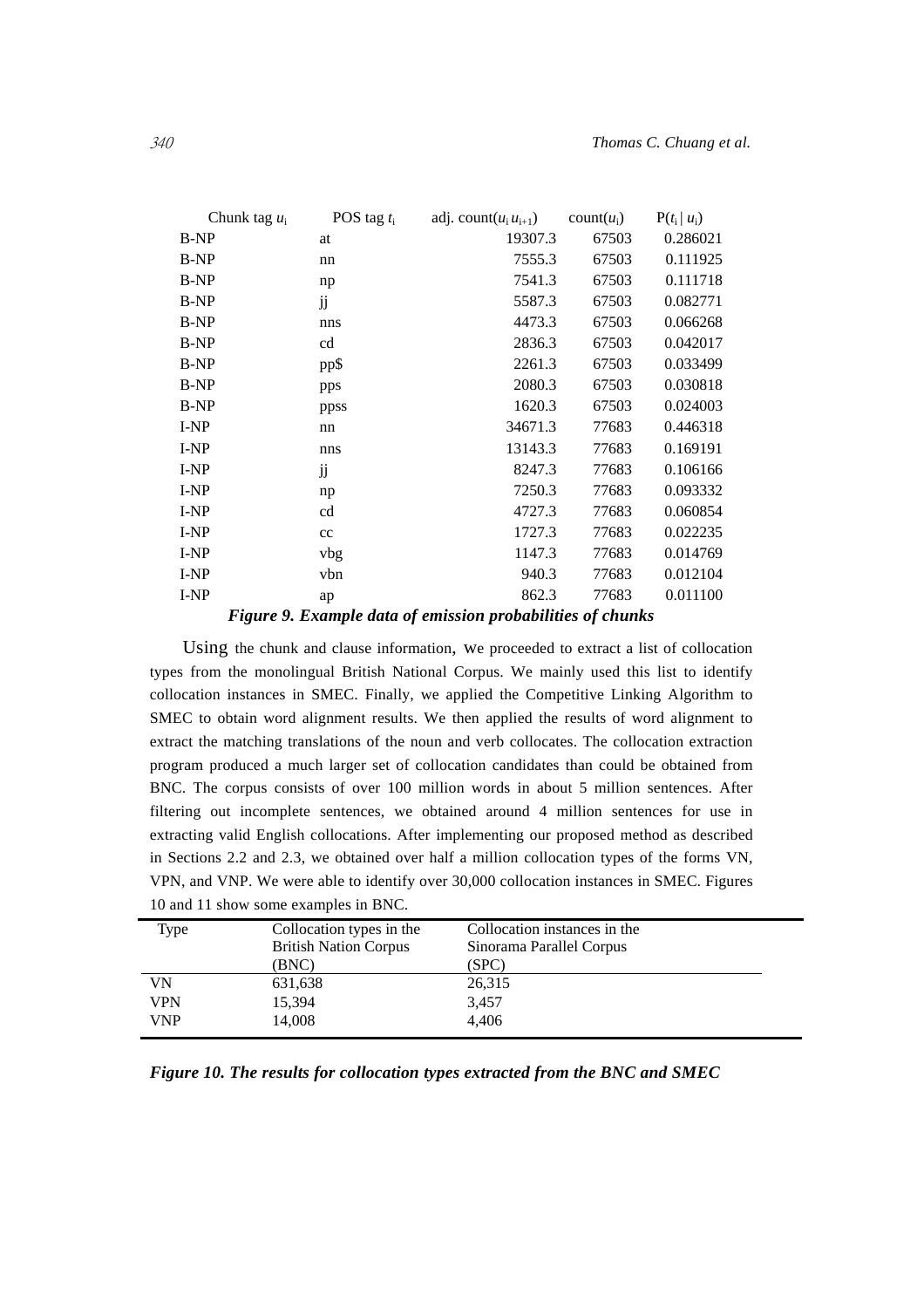#### *Collocational Translation Memory Extraction Based on* 341

#### VN type Example Exert influence That means they would already be <u>exerting</u> their influence by the time the microwave background was born. Exercise influence The Davies brothers, Adrian (who scored 14 points) and Graham (four), exercised an important creative influence on Cambridge fortunes while their flankers Holmes and Pool-Jones were full of fire and tenacity in the loose. Wield influence Fortunately, George V had worked well with his father and knew the nature of the current political trends, but he did not wield the same influence internationally as his esteemed father. Extend influence The CAB extended its influence into the non-government sector, funding research by the Cathedral Advisory Commission and the Royal Society for the Protection of Birds. Diminish influence To break up the Union now would diminish our influence for good in the world, just at the time when it is most needed. Gain influence In general, women have not benefited much in the job market from capitalist industrialization nor have they gained much influence in society outside the family through political channels. Counteract influence  $\vert$  To try and counteract the influence of the extremists, the moderate wing of the party launched a Labour Solidarity Campaign in 1981. Reduce influence Whether the curbs on police investigation will reduce police influence on the outcome of the criminal process is not easy to determine.

#### *Statistical and Linguistic Information*

*Figure 11. Examples of collocation instances extracted from SMEC* 

With the collocation types and instances extracted from the corpus, we built an on-line collocation reference tool called TANGO to support searching for collocations and translations of a given word.

|                                                                                                                                                                                                                                                                                               | erb-Noun Collocation                                                                                                                      | <b>Department of Computer Science</b><br>National Tsing Hua University<br>Natural Language Processing Lab. | Text collection: Sinorama 1990~2000    |                                                 |
|-----------------------------------------------------------------------------------------------------------------------------------------------------------------------------------------------------------------------------------------------------------------------------------------------|-------------------------------------------------------------------------------------------------------------------------------------------|------------------------------------------------------------------------------------------------------------|----------------------------------------|-------------------------------------------------|
|                                                                                                                                                                                                                                                                                               | Search word: (E) dream<br>(C)<br>collocation types:                                                                                       | VN<br>VNP                                                                                                  | ○ Verb ⊙ Noun ○ Adjective<br>VPN<br>AN | sort count                                      |
| 1. realize $\sim$                                                                                                                                                                                                                                                                             | 2. have $\sim$                                                                                                                            | 3. achieve $\sim$                                                                                          | 4. chase $\sim$                        | 5. forget $\sim$                                |
| 6. pursue $\sim$                                                                                                                                                                                                                                                                              | 7. abandon $\sim$                                                                                                                         | 8. cherish $\sim$                                                                                          | 9. describe $\sim$                     | 10. dream $\sim$                                |
| 11. relate $\sim$                                                                                                                                                                                                                                                                             | 12. shatter $\sim$                                                                                                                        | 13. use $\sim$                                                                                             |                                        |                                                 |
|                                                                                                                                                                                                                                                                                               |                                                                                                                                           |                                                                                                            |                                        | 123                                             |
| Search word: dream                                                                                                                                                                                                                                                                            |                                                                                                                                           |                                                                                                            |                                        | 目前搜尋總筆<br>13                                    |
| 1. realize dream (15)<br>不論在多麼艱困的環境中,台灣都像至愛<br>In whatever difficult environment, Taiwan will be like a selfless, loving<br>mother, who never stops giving her children opportunities and who<br>無私的母親,從不間斷的賜予我們機會,<br>helps them realize beautiful dreams.<br>帶領我們 <b>嘗琪</b> 美好的 <b>夢想</b> 。 |                                                                                                                                           |                                                                                                            |                                        |                                                 |
| 2. have dream (9)                                                                                                                                                                                                                                                                             |                                                                                                                                           |                                                                                                            |                                        |                                                 |
| with peanuts.                                                                                                                                                                                                                                                                                 | From childhood, Ho Sheng-hsiung loved to eat peanuts, and he always<br>had a dream: one day he wanted to own a big farm, planted all over |                                                                                                            | 了花生。                                   | 愛吃花生的何勝雄從小 <b>有一個夢</b> --有<br>一天,擁有一個大大的農場,上面種滿 |

*Figure 12. TANGO, a web-based bilingual collocation tool*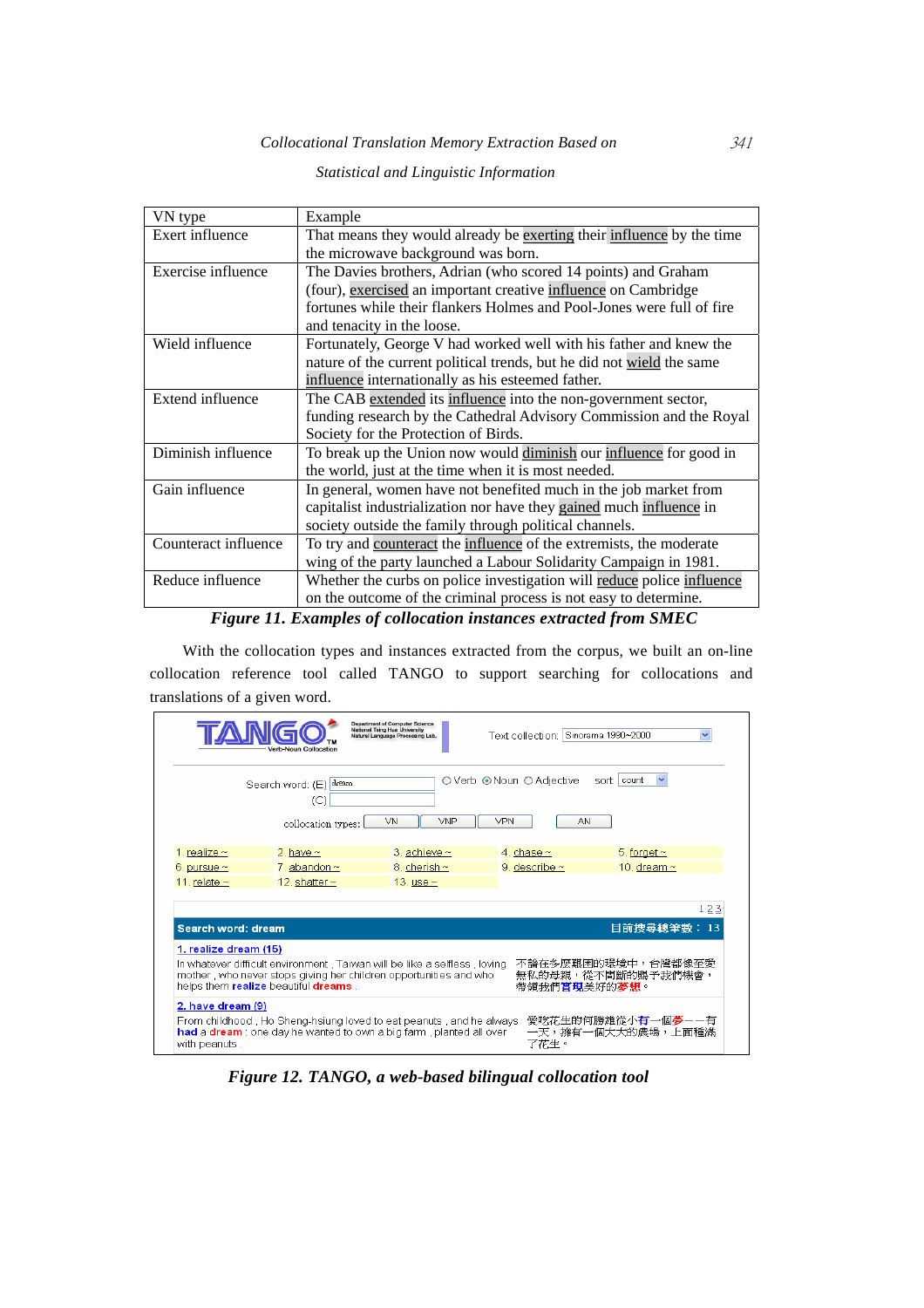TANGO accepts a query word in English and a collocation type, and returns a list of collocation types and examples. Figure 12 shows a screen returned for a query for VN collocations of "influence." One instance for each collocation type is shown first. All instances can be shown on demand. Besides showing bilingual collocation extractions, TANGO also color codes the translation counterparts of the collocation instances. This informative, bilingual reference tool has been used in language learning classes and by professional translators. Initial responses have been quite positive, indicating that this new tool is very useful for EFL learners and translators.

To assess the quality of the extracted bilingual collocations, we randomly selected 100 sentences with extracted bilingual collocations from SMEC for manual evaluation. Many of these sentence had more than one collocation, 50 we evaluate each collocation individually. Students majoring in English assessed each bilingual collocation in the context of the corresponding pair of sentences. The evaluation process involved judging the validity of translation of the collocation. There were three levels of validity: satisfactory translation, approximate translation (partial matching), and unacceptable translation. Figure 13 shows examples for each level of validation. For the purpose of this research, satisfactory translations and approximate translations were considered useful. Therefore, we determined the percentages of bilingual collocations that fell into these two categories. As indicated in Figure 14, the average precision rate for the extracted bilingual collocations was about 90% for satisfactory translations and approximate translations.

| Level of quality            | English sentences                                                                                                                                                                                                                                        | Chinese sentences                                                     |
|-----------------------------|----------------------------------------------------------------------------------------------------------------------------------------------------------------------------------------------------------------------------------------------------------|-----------------------------------------------------------------------|
| satisfactory<br>translation | Thus when Chinpao Shan put out its<br>advertisement last year, looking for new<br>people to develop its related enterprises,<br>the notice frankly stated "Southern<br>Taiwanese preferred.                                                              | 去年,金寶山在發展關係企業徵<br>招新人的廣告上,就坦白指明<br>「本省籍南部人優先」。                        |
| approximant<br>translation  | Ah-ying relates that "Teacher Chang"<br>friendly and easy-going, is always there<br>to answer her questions. She even goes to<br>him for answers when her friends have<br>legal questions.                                                               | 阿英表示,「張老師 -親切隨和,<br>只要有不懂的事,都去問老師,<br>就連朋友有法律上的 <b>問題</b> ,也去<br>請教他。 |
| unacceptable<br>translation | Said one observer, "If I can speak bluntly,<br>the mainlanders are robbing graves of<br>their treasures and smuggling them away,<br>and the situation is bad. In reality, though,<br>it is Taiwan that is behind it all<br>committing the <b>crime</b> . | 「說得不好聽,大陸近年來盜<br>墓、文物走私情形嚴重,台灣其<br>實是背後的劊子手! 有人這樣<br>認爲。              |

*Figure 13. Three levels of quality of the extracted translation memory*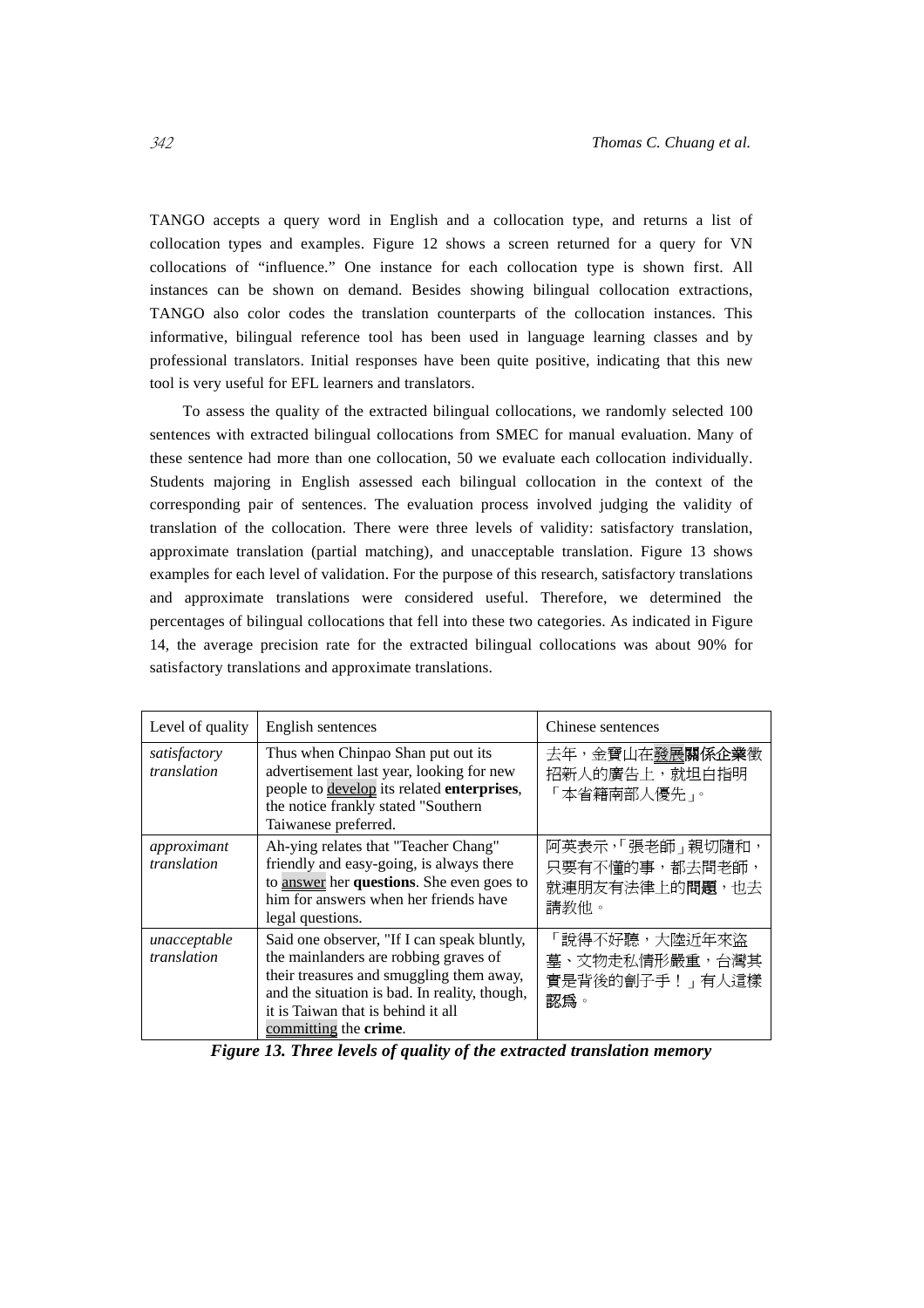| Type | $%$ of<br>satisfactory<br>translations | % of satisfactory and<br>approximate<br>translations* |
|------|----------------------------------------|-------------------------------------------------------|
| VN   | 73                                     | 90                                                    |
| VPN  | 66                                     | 89                                                    |
| VNP  | 78                                     | gΟ                                                    |

*Statistical and Linguistic Information* 

*Figure 14. Evaluation of bilingual collocations extracted from SMEC* 

#### **4. Discussion and limitation**

Collocation is an important part of translation task yet it has long been neglected. Traditional machine translation tends to translate input texts word by word, which easily leads to literal translations. Therefore, even with abundant vocabulary, dictionary and grammar rule-based model systems fail to generate fluent translations in a target language. For example, due to its lack of collocational knowledge, a machine translation system may recognize "take" as "na" (i.e., take away) and "medicine" as "yao" (i.e., medicine) in Chinese, respectively. Thus, systems are inclined to literally translate "take medicine" as "na yao" (i.e., "take away the medicine" in Chinese), resulting in an odd translation or mistranslation. We suggest that machine translation systems should take collocational translation memory into consideration to improve the translation quality.

Due to the limitations of the word-alignment technique, our method may incorrectly recognize some matching translations. We need better word-alignment to align translations more correctly. Moreover, expansion of the bilingual corpora would also increase the precision achieved in retrieving collocational translation memory. This would enable us to obtain high enough counts for each collocate (i.e., verbs and nouns in VN collocations) in the target language so as to increase the confidence level of the LLR statistics, which in turn would eliminate the anomalous collocational translation memory.

#### **5. Conclusion**

In the field of machine translation, Example-Based Machine Translation (EBMT) exploits existing translations in the hope of producing better quality translations. However, collocational translation has always been neglected and is hard to deal with. We have proposed the use of collocational translation memory to develop a better translation method that can solve some problems resulting from literal translation. Encouraged by the satisfactory precision rates in collocation and translation extraction obtained in this study, we hope that collocational translation memory can be further applied in machine translation, cross language information retrieval, computer assisted language learning, and other NLP applications.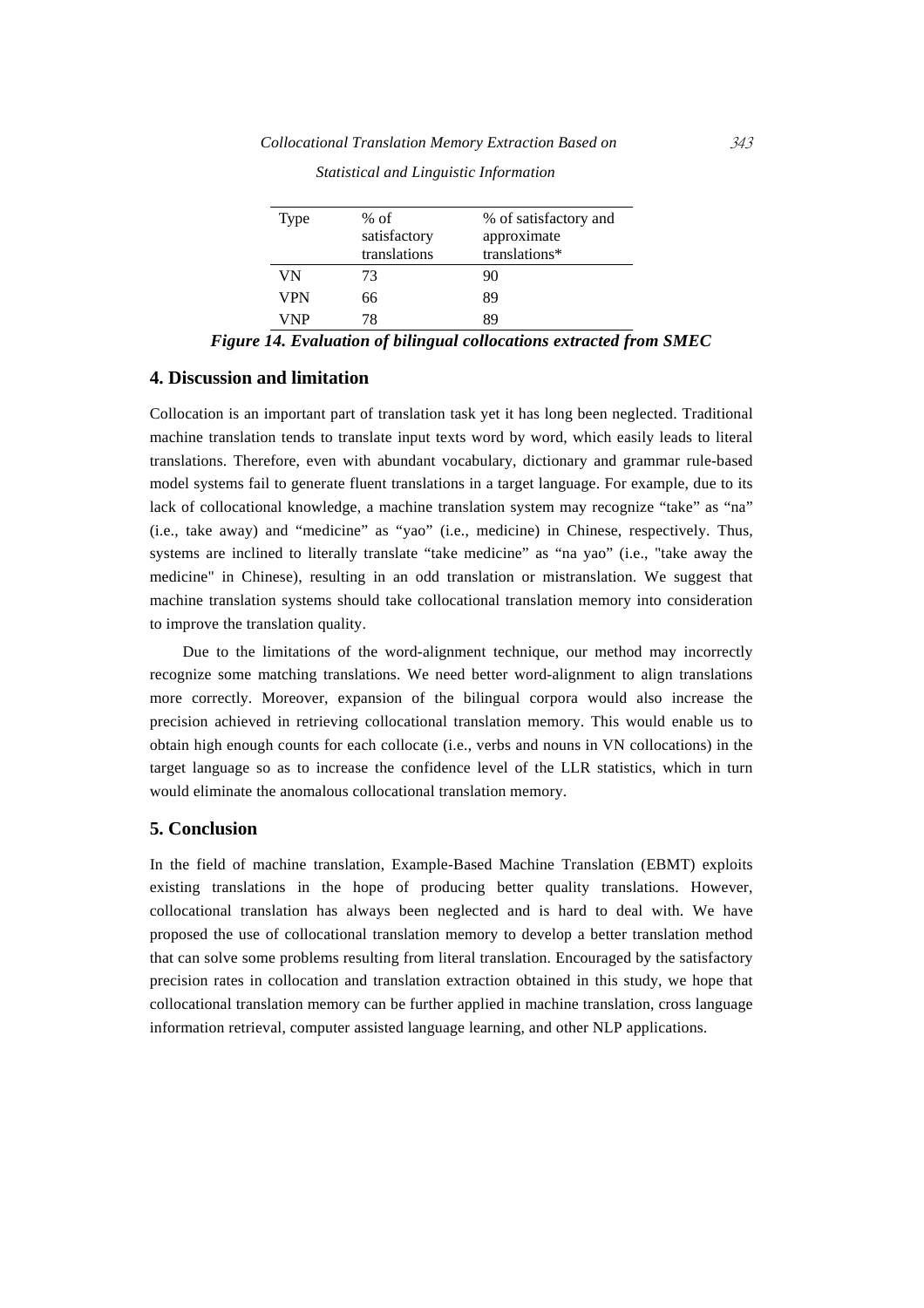#### **Acknowledgements**

This work was part of the "CANDLE" project funded by the National Science Council of Taiwan (NSC-2213-E-238-015 and NSC92-2524-S007-002). Further information about CANDLE is available at http://candle.cs.nthu.edu.tw/.

#### **References**

- Andriamanankasina, T., K. Araki, and T. Tochinai, "Example-Based Machine Translation of Parts-Of-Speech Tagged Sentences by Recursive Division," In *Proceedings of MT SUMMIT VII,* Singapore, 1999.
- Brown, R. D., "Automated Generalization of Translation Examples," In *Proceedings of the Eighteenth International Conference on Computational Linguistics (COLING-2000),*  Saarbrücken, Germany, August 2000, pp. 125-131.
- Carl, M., "Inducing Translation Templates for Example-Based Machine Translation," In *Proceedings of MT Summit VII*, 1999.
- CoNLL yearly meeting of the SIGNLL, the Special Interest Group on Natural Language Learning of the Association for Computational Linguistics. The shared task of text chunking in CoNLL-2000 is available at http://cnts.uia.ac.be/conll2000/.
- Echizen-ya, H., K. Araki, Y. Momouchi, and K. Tochinai, "Effectiveness of Automatic Extraction of Bilingual Collocations Using Recursive Chain-Link-Type Learning," *The 9th Machine Translation Summit*, 2003, pp.1 02-109.
- Gao, J., J. Nie, H. He, W. Chen, and M. Zhou,"Resolving Query Translation Ambiguity Using a Decaying Co-occurrence Model and Syntactic Dependence Relations," *The 25th Annual International ACM SIGIR Conference on Research and Development in Information Retrieval,* 2000, pp.183 -190.
- Kitano, H., "A Comprehensive and PracticalModel of Memory-Based Machine Translation," In *Proceedings of IJCAI-93*, 1993, pp. 1276-1282.
- Kupiec, J., "An algorithm for Finding Noun Phrase Correspondences in Bilingual Corpora," In *Proceedings of the 31th Annual Meeting of Association for Computational Linguistics*, 1993, pp. 17-22.
- Lin, D., "Extracting Collocation from Text Corpora," *First Workshop on Computational Terminology*, 1998, pp. 57-63.
- Lü, Y., and M. Zhou, "Collocation Translation Acquisition Using Monolingual Corpora," *Association for Computational Linguistics* 2004, pp. 167-174.
- Melamed, I. D., "A Word-to-Word Model of Translational Equivalence," In *Proceedings of the Association for Computational Linguistics* 1997*, Madrid Spain,* 1997, pp. 490-497.
- Nagao, M., "A Framework of a Mechanical Translation between Japanese and English by Analogy Principle," *Artificial and Human Intelligence*, A. Elithorn and R. Banerji (eds.) North-Holland, 1984, pp. 173-180.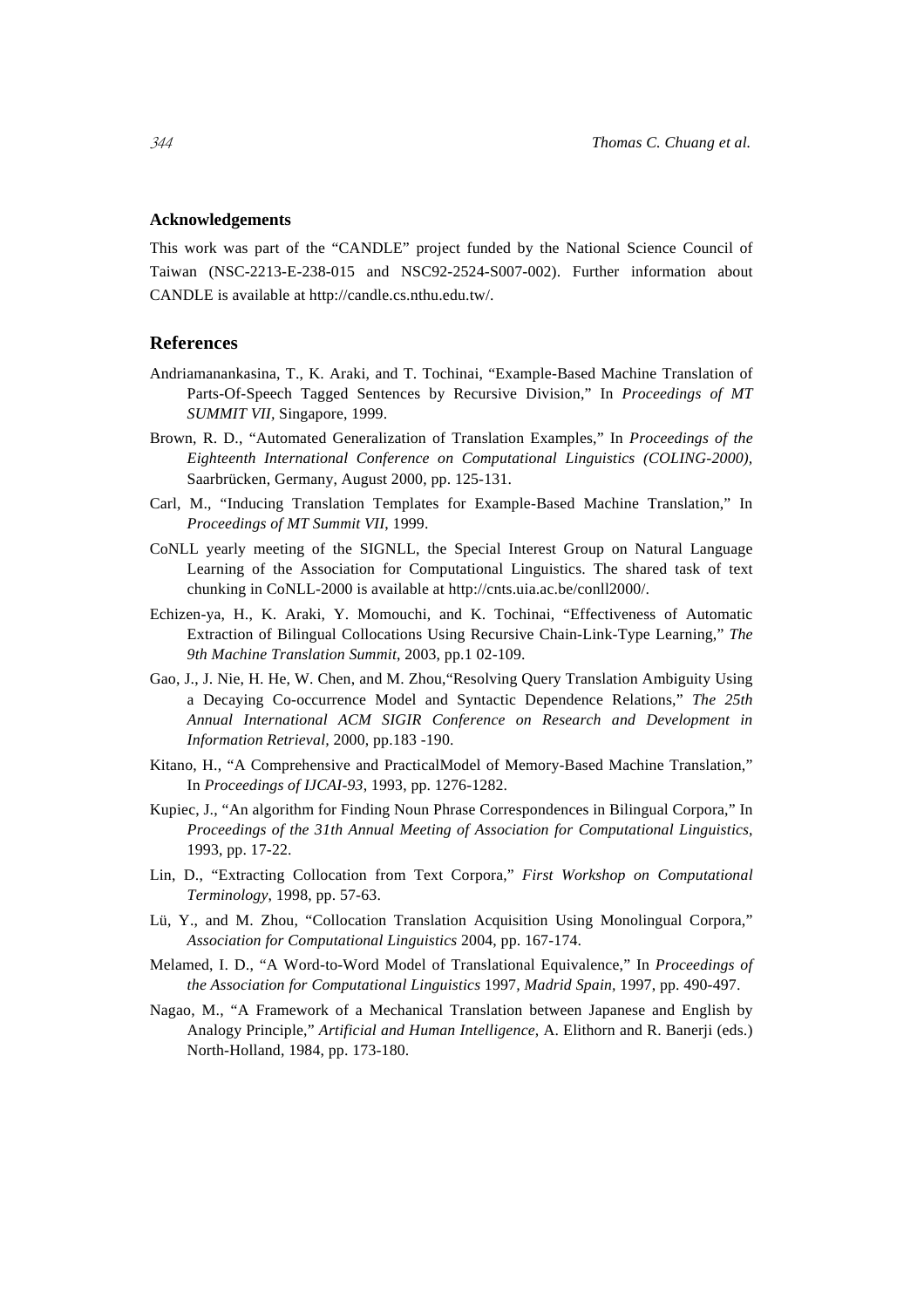#### *Statistical and Linguistic Information*

- Pearce, D., "Synonymy in Collocation Extraction," In *Proceedings of the NAACL 2001 Workshop on WordNet and Other Lexical Resources: Applications, Extensions and Customizations, CMU*, 2001.
- Seretan, V., L. Nerima, and E. Wehrli, "Extraction of Multi-Word Collocations Using Syntactic Bigram Composition," *International Conference on Recent Advances in NLP*, 2003, pp. 424-431.
- Manning, C.D., and H. Schutze, "Foundations of Statistical Natural Language Processing" *MIT Press, Cambridge, Mass,* 1999.
- Smadja, F., "Retrieving Collocations from Text: Xtract," *Computational Linguistics*, 1993, 19(1), pp.143-177.
- Smadja, F., K. R. Mckeown, and V. Hatzivassiloglou, "Translation Collocations for Bilingual Lexicons: a Statistical Approach," *Computational Linguistics*, 22, 1996, pp.1-38.
- Wu, H., and M. Zhou, "Synonymous Collocation Extraction Using Translation Information," *The 4Jth annual conference of the Association for Computational Linguistics*, 2003, pp. 120-127

#### **Related web pages:**

Deja–Vu (http://www.atril.com/).

TOTALrecall (http://candle.cs.nthu.edu.tw/Counter/Counter.asp?funcID=1).

Transit (http://www.star-group.net/eng/software/sprachtech/transit.html).

TransSearch (http://www.tsrali.com/).